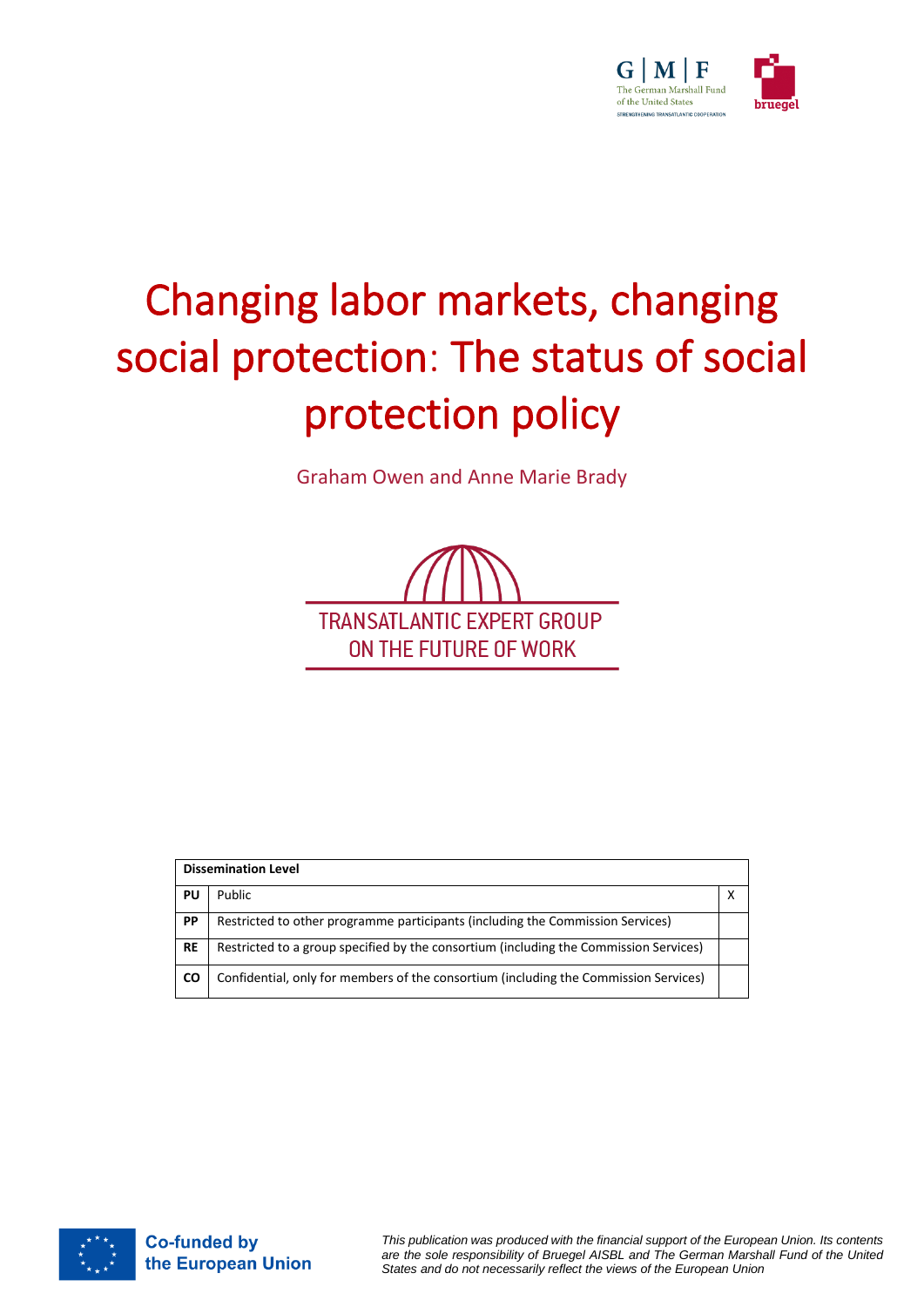

# Table of Contents

| 1.   |  |
|------|--|
| 2.   |  |
|      |  |
| 4.   |  |
| 5.   |  |
| 5.1. |  |
| 5.2. |  |
| 5.3. |  |
|      |  |
| 5.5. |  |
| 6.   |  |
|      |  |

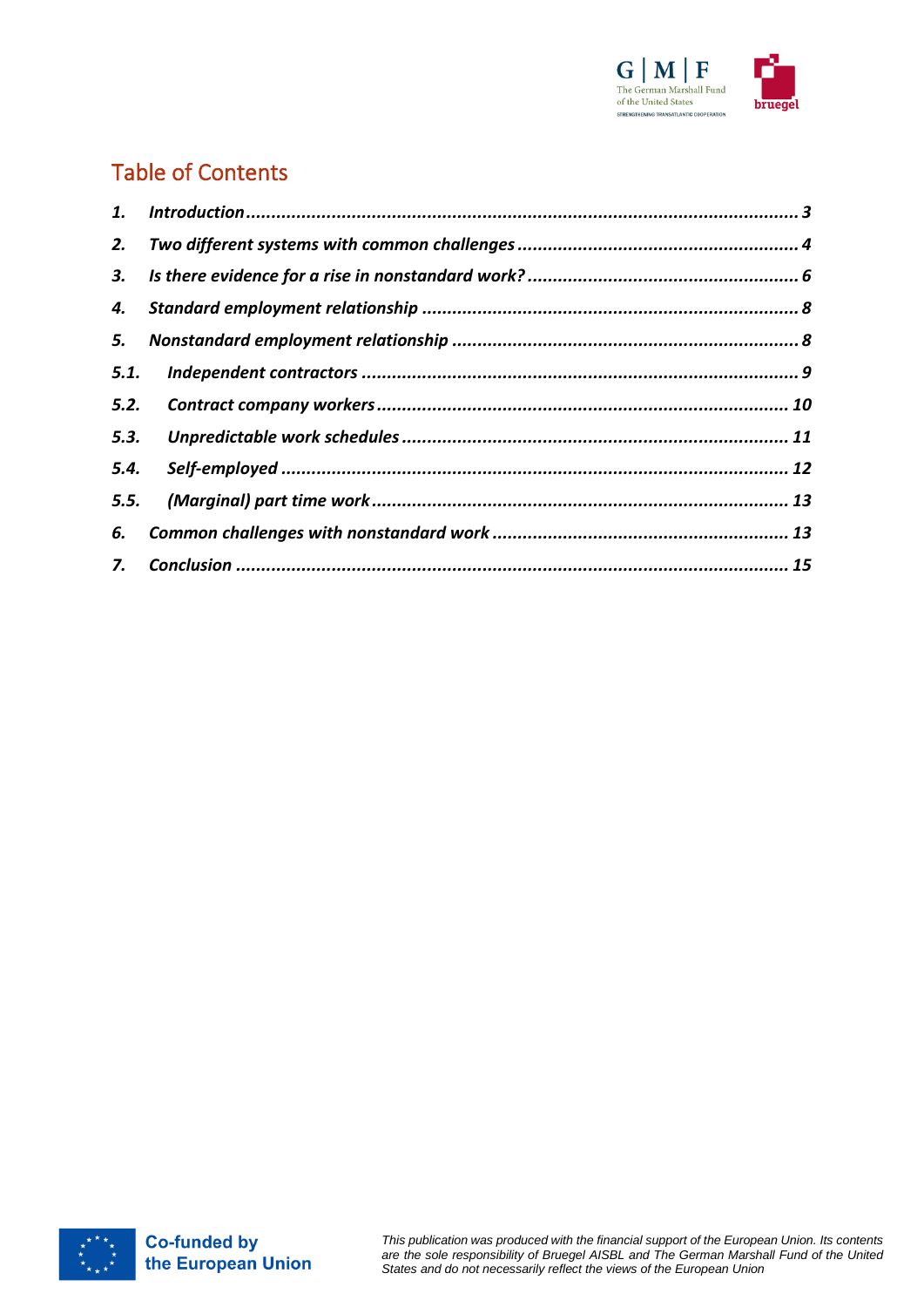

## <span id="page-2-0"></span>1. Introduction

Globalisation, technological, and demographic change have profoundly affected labor markets in the United States and in Europe. Since the 1980s and 1990s, these changes have occurred as policymakers tried to reduce high unemployment and increase economic growth by making labor markets more flexible. Keeping labor costs down was seen as essential to remaining competitive and preventing the transfer of production elsewhere. There is evidence to suggest that this movement towards greater labor market flexibility, in part through increased deregulation, has contributed to a rise in nonstandard forms of work. Workers in nonstandard work arrangements tend to have fewer social protections. Their jobs are not predictable in terms of income and working hours, which has made securing economic and social security a major challenge.

Social protection is the mechanism that addresses amongst other issues, poverty reduction, education, health, social inclusion, and empowerment<sup>1</sup>. In the United States and in Europe social protections were initially designed between 1880 and 1945 with the full-time, dependent employee in mind.<sup>2</sup> Today, the standard employment relationship remains a critical, but not the only, mechanism through which social protections are provided to the employee by the employer (as is often the case with healthcare coverage in the U.S.) and/or through contributions made by both the employer and the employee into national social insurance funds designed to manage the risk of unemployment, ill health and disability, and retirement.<sup>3</sup> In all European countries, but not the United States, risk management includes paid leave for caregiving. The challenge that confronts the United States and Europe is that in the context of a changing labor market and the increase in nonstandard work, the classical mechanism through which social protections are provided is diminished.

This paper will consider the degree of change from standard to nonstandard work arrangements in the U.S. and in Europe and the implication this change has for social protection. This question is relevant because if we tie important social protections to our worker status, then any increase in nonstandard work will imply a loss of social (and labor) protections for a proportion of the working age population engaged in nonstandard work in the U.S. and in Europe. It then becomes a question of who manages the risk of unprotected (or less protected) workers—the individual, the state, or the private sector (i.e., the company) or a mixture? New forms of work that have ensued and/or increased in the last fifty years

<sup>&</sup>lt;sup>3</sup> In the case of retirement, there is an expectation in the United States and many EU countries that employees should also make private provisions to supplement their retirement income by using some of their disposable income to place in pension funds in order to supplement their state retirement benefit. But individuals with very little or erratic disposable income are vulnerable here as they are less (or are not) able to supplement their state pensions and as a result, they may face economic difficulties later in life. Due to an inability to supplement state pensions, this group, when retired, often becomes dependent on other benefits such as housing benefits to reduce rental costs and supplementary pension income.



 $^1$  Despite the diversity of social protection definitions, they nevertheless should contain common features that involve all private and public initiatives that seek to reducing economic and social vulnerability. To achieve this, the International Labour Organization's (ILO) concept of social protection floors suggests that systems should comprise of at least the following social security guarantees, as defined at the national level: access to essential health care, including maternity care; basic income security for children, providing access to nutrition, education, care and any other necessary goods and services; basic income security for persons in active age who are unable to earn sufficient income, in particular in cases of sickness, unemployment, maternity and disability; and basic income security for older persons.

<sup>&</sup>lt;sup>2</sup>National social protection systems have primarily been developed using insurance-based schemes (those based on social contributions from the employee and the employer); benefits and services financed by taxes (i.e., family allowances, some forms of healthcare and longterm care); and means-tested benefits (i.e., social assistance and minimum income provisions for older people).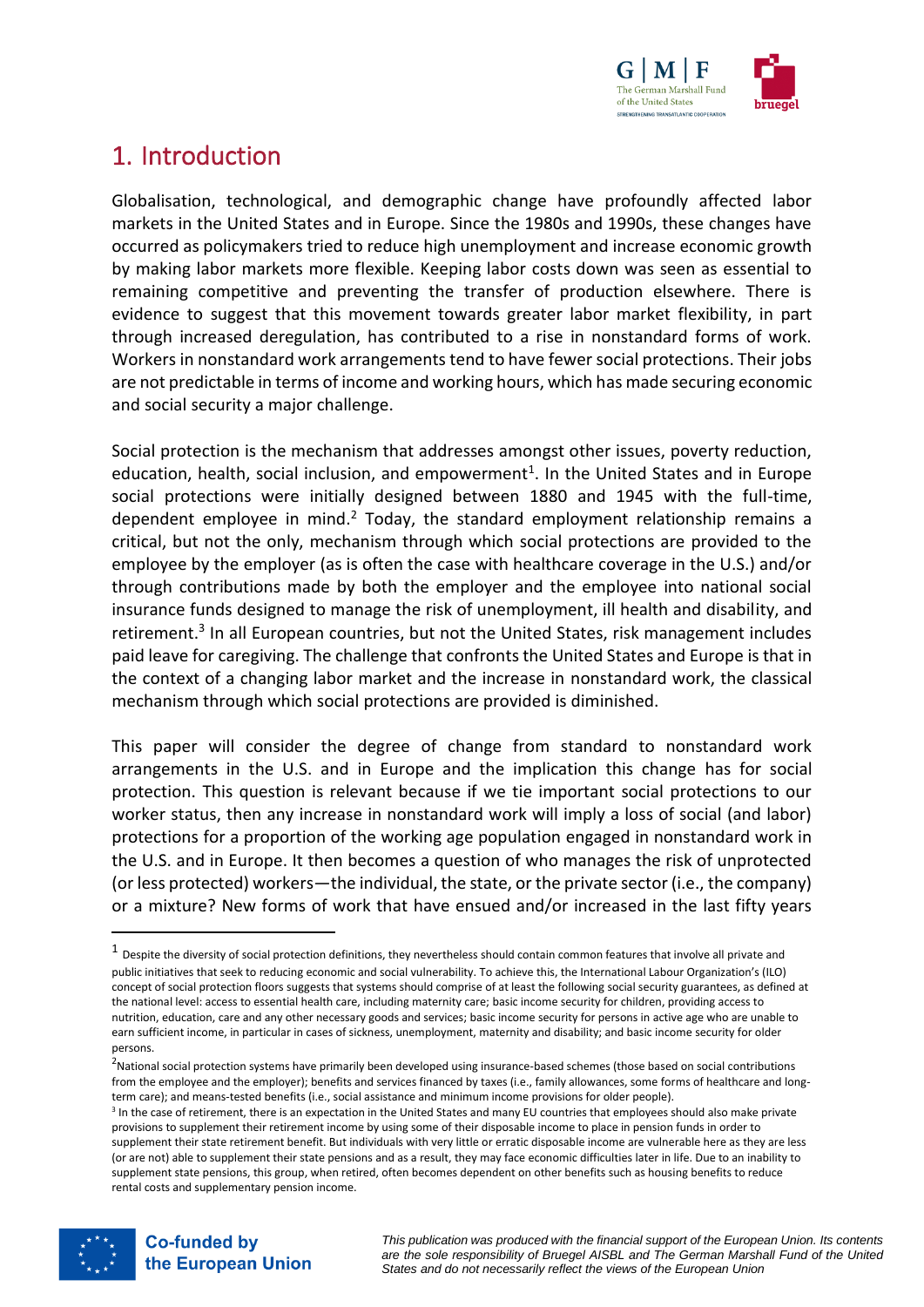

have brought the incomplete protection of workers in nonstandard employment to the forefront of international policy debates. But the adverse effect of incomplete protection of individuals has never been made plainer than during the coronavirus pandemic where especially in the US but also to varying degrees in European countries—coverage, the amount and the duration of benefits as well as sick and care leave were simply not adequate and as a result, had to be bolstered through emergency stimulus legislation.<sup>4</sup> Moreover, those in the least protected, most precarious employment were disproportionately women and people of color—exacerbating already long-standing gender, ethnic and racial inequalities in the United States and to varying degrees in Europe. The Covid-19 pandemic is the most traumatic and widespread public health crisis faced in modern times. The 'extraordinary' of the Covid-19 pandemic revealed the cracks in the 'ordinary' forms of social protection in both Europe and the United States. When social protection systems work well, they can have a stabilizing effect on the economy and promote socio-economic equality and stability. By contrast, lack of protection coupled with inadequate or ineffective systems can exacerbate income insecurity, poverty and economic inequality, which has broader implications for democracy.

But just how much is nonstandard work on the rise in the U.S. and in the EU? This paper will explore the status of nonstandard employment in the U.S. and the EU, especially the groups affected. This paper will then discuss three shared challenges—choice, motivation and costs—that the U.S. and the EU face to address the incomplete protection of workers through the prism of the employment relationship.

## <span id="page-3-0"></span>2. Two different systems with common challenges

The European Union is a political and economic union between 27 countries, otherwise known as 'the member states.' The development goals and the recommendations of the EU commission are important aspects for bringing member states in line with overall policy and values. Nevertheless, the difference in social protection legislation and levels of economic support provided at the national level is evident.

Most member states have social protection schemes that can also cover nonstandard employees but exclude certain categories of employees such as casual and seasonal work, oncall workers and temporary agency contracts. The self-employed may be completely excluded from social protection. The coverage available to nonstandard employees is fragile as they often do not meet eligibility criteria in the form of duration of employment and/or number of working hours.<sup>5</sup>

<sup>5</sup> Many member states have introduced reforms to cover nonstandard workers and the self-employed between 2017 -2019. For example, Ireland extended social protection for the self-employed in some key areas: dental and optical care, invalidity benefits (in 2017) and unemployment benefits (in 2019). In Spain, as of January 2019, unemployment and accidents at work are covered on a mandatory basis, not only on a voluntary basis. In Denmark, the new unemployment scheme, which entered into force in 2018, includes all forms of earned income and allows for the protection of those who combine several types of activities. In 2017-2019, Belgium took a series of measures to improve or create family-related leave for the self-employed (maternity leaves, paternity leaves, foster parent leaves) and shortened or abolished waiting periods in other domains (sickness benefits, pensions). European Commission, Directorate-General for Employment, Social Affairs and Inclusion, *Access to social protection for workers and the self-employed*, October 2020.



<sup>4</sup> In the United States, see for example the Coronavirus Aid, Relief, and Economic Security Act (CARES Act) of 2020 and the American Rescue Plan Act of 2021.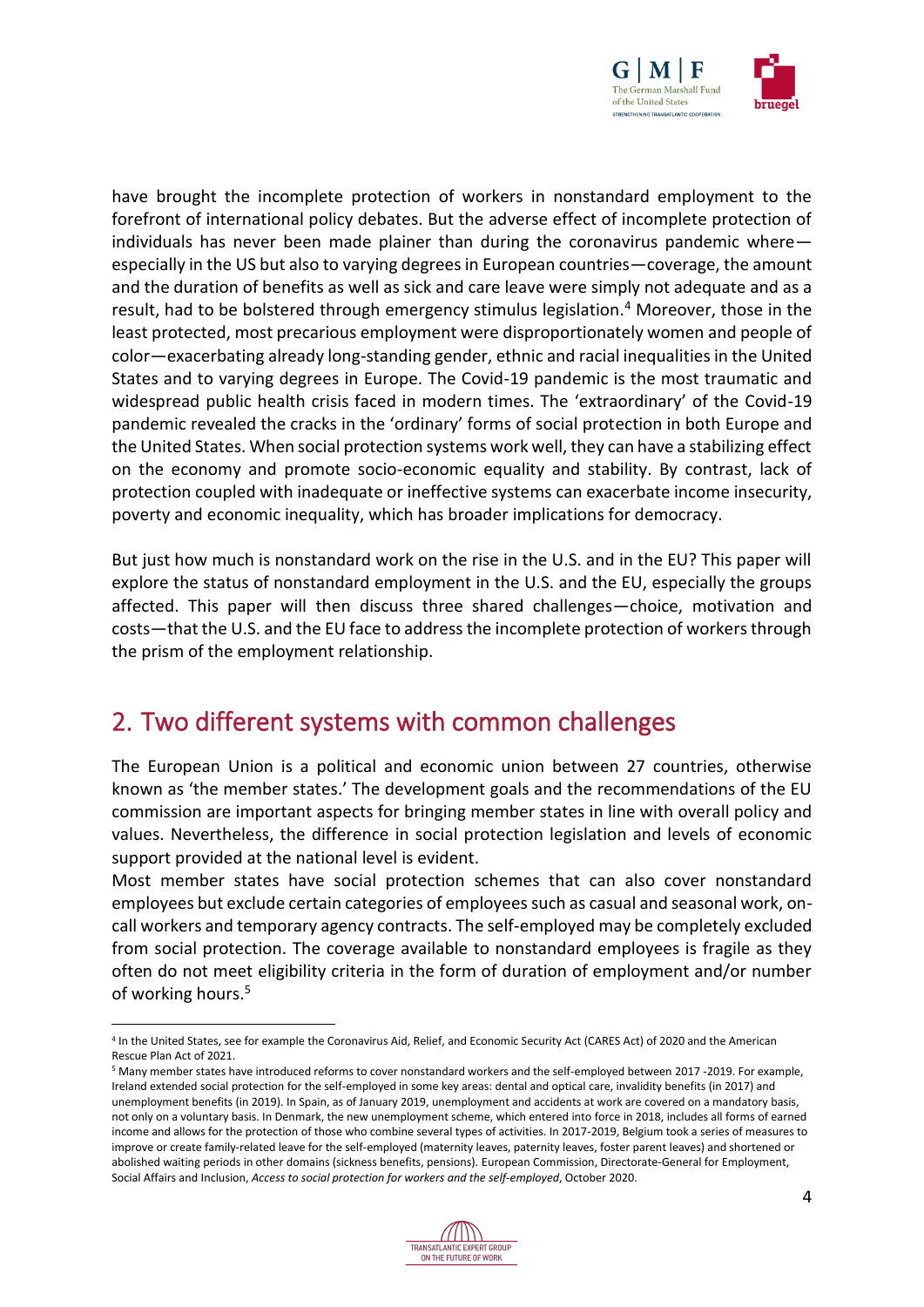

Despite this progress, it is evident that significant gaps remained in March 2020 when the COVID-19 pandemic revealed failings in the system. "21 Member States lack formal coverage for at least one group of non-standard workers in at least one branch of social protection that fall under the material scope of the Recommendation on access to social protection for workers and the self-employed."<sup>6</sup> It is still the case that the highest level of protection is available for full-time employees with permanent contracts. In Europe increased attention has been given to nonstandard employment over the last few decades particularly the selfemployed, and an increasing number of member states are bringing these categories in line with standard work. But it is important to consider that the degree of social protection is also affected by the various rules which differ from country to country. These rules include qualifying periods; waiting periods; duration of benefits; and replacement rates.

The European Pillar of Social Rights (EPSR) is the ambitious structure used to promote social rights and social protection, on the one hand, and as a political compass used to set the course for member states to provide adequate social protection for all workers, on the other. The preliminary background documents recognized the changes in the labor market and the emergence of gaps in social protection resulting from these changes. The Pillar consists of 20 principles which are organized under three headings: equal opportunities and access to the labor market; fair working conditions; and social protection and inclusion. The initiative was adopted by the European Parliament, The European Commission, and the Council in 2017. All EU countries agreed to implement the 20 principles.

The Pillar itself is not legally binding and does not give the EU more power but aims to be a tool to promote social rights in collaboration with Member States, civil society, social actors, and social partners. A fundamental problem with implementation is that the EU has a weak legal basis for social protection and inclusion because most of the policies are at the core of national welfare states.

As part of the implementation of the European Pillar of Social Rights, the European Commission adopted in November 2019 a council recommendation aimed at further strengthening the support for people in nonstandard employment and self-employment that included allowing nonstandard workers and the self-employed to adhere to social security schemes (closing formal coverage gaps). The proposal covers social security schemes for unemployment, sickness and healthcare, maternity or paternity leave, accidents at work and occupational diseases, disability, and old age. Member States were recommended to implement the principles of the recommendation and to submit a plan setting out the corresponding measures to be taken at national level in May 2021. The Commission will review the progress made in the implementation of this recommendation and a follow-up report is due to be made to the Council by in November 2022. On the basis of the results of this review, the Commission may consider making further proposals.

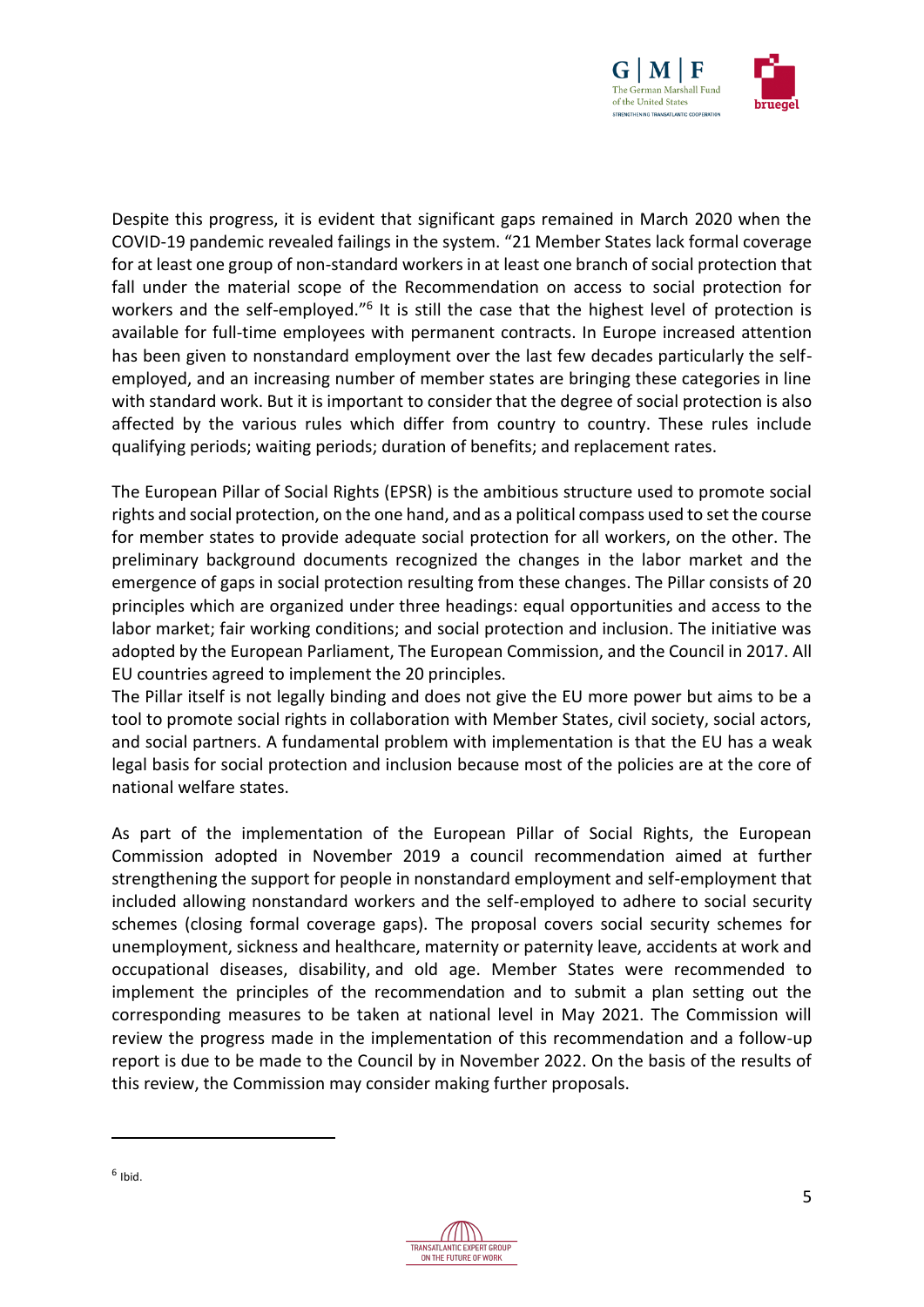

The United States is a federation of states where national legislation provides a framework, but states have great discretion in deciding the rules, regulations, administration, eligibility and much more as it pertains to healthcare, unemployment benefit, cash benefits like TANF and SNAP. This results in fifty very different systems of protection—with those states in the South being notorious for excessively stingy benefit systems (states with high African American populations tend to have shorter benefit durations and less generous benefits).<sup>7</sup> The unemployment system, for example, is jointly financed by states and the federal government through payroll taxes paid by employers. But the states decide, with few exceptions, eligibility, benefit levels and benefit duration. During normal economic times, state tax funds pay for the benefits their workers receive and federal tax funds underwrite the cost of administering the program. The federal government finances 50 percent of the Extended Benefit program.

As in Europe, the coronavirus shone a spotlight in the United States on an aging, crumbling federal-state unemployment insurance system. It fails to serve many workers through strict eligibility criteria that proves exclusionary, it ramps up too slowly and unevenly to stabilize the economy during recessions and it sets perverse incentives for states and employers to undermine program integrity, for example through misclassification of workers. Temporary programs were first enacted as part of the CARES Act at the start of COVID-19 that sought to address some of these long-standing and well-known deficiencies in U.S. social protection systems. Some of these included bolstered unemployment insurance programs (including extending eligibility, benefit amount and duration) through the Pandemic Unemployment Compensation (PUC) program. The creation of a Pandemic Unemployment Assistance (PUA) program that brough jobless aid to workers ineligible for traditional unemployment insurance (the U.S. does not have a social assistance program for those not eligible for unemployment insurance). Moreover, the CARES Act extended the amount, duration and eligibility criteria for Food Stamps and suspended the requirement that recipients of Temporary Assistance for Needy Families (TANF) demonstrate they are seeking work as a criterion for benefit receipt. While these changes bolstered these systems, they nevertheless have proven ultimately inadequate forcing a much needed and long-overdue call in the United States for universal minimum standards for benefit eligibility, duration and levels that address both the immediate needs arising out of the pandemic, but also the long-term needs of a changing labor market.

## <span id="page-5-0"></span>3. Is there evidence for a rise in nonstandard work?

Abraham and colleagues point out that in the United States, the current discussion about alternative work arrangements is similar to earlier discussions that arose in the late 1980s and 1990s. $8$  The concern then, as now, is whether there was a dramatic growth in the number of

<sup>8</sup> Abraham, K., Haltiwanger, J., Sandusky, K., Spletzer, J., "Measuring the Gig Economy: Current Knowledge and Open Issues," NBER Working Papers 24950, National Bureau of Economic Research, Inc August 2018. See also for example Abraham, K. "Flexing Staffing



<sup>7</sup> Floyd, I., Pavetti, L., Meyer, L., Safawi, A., Schott, L., Bellew, E. and Magnus, A. *TANF Policies Reflect Racist Legacy of Cash Assistance,*  Center on Budget and Policy Priorities, 2021.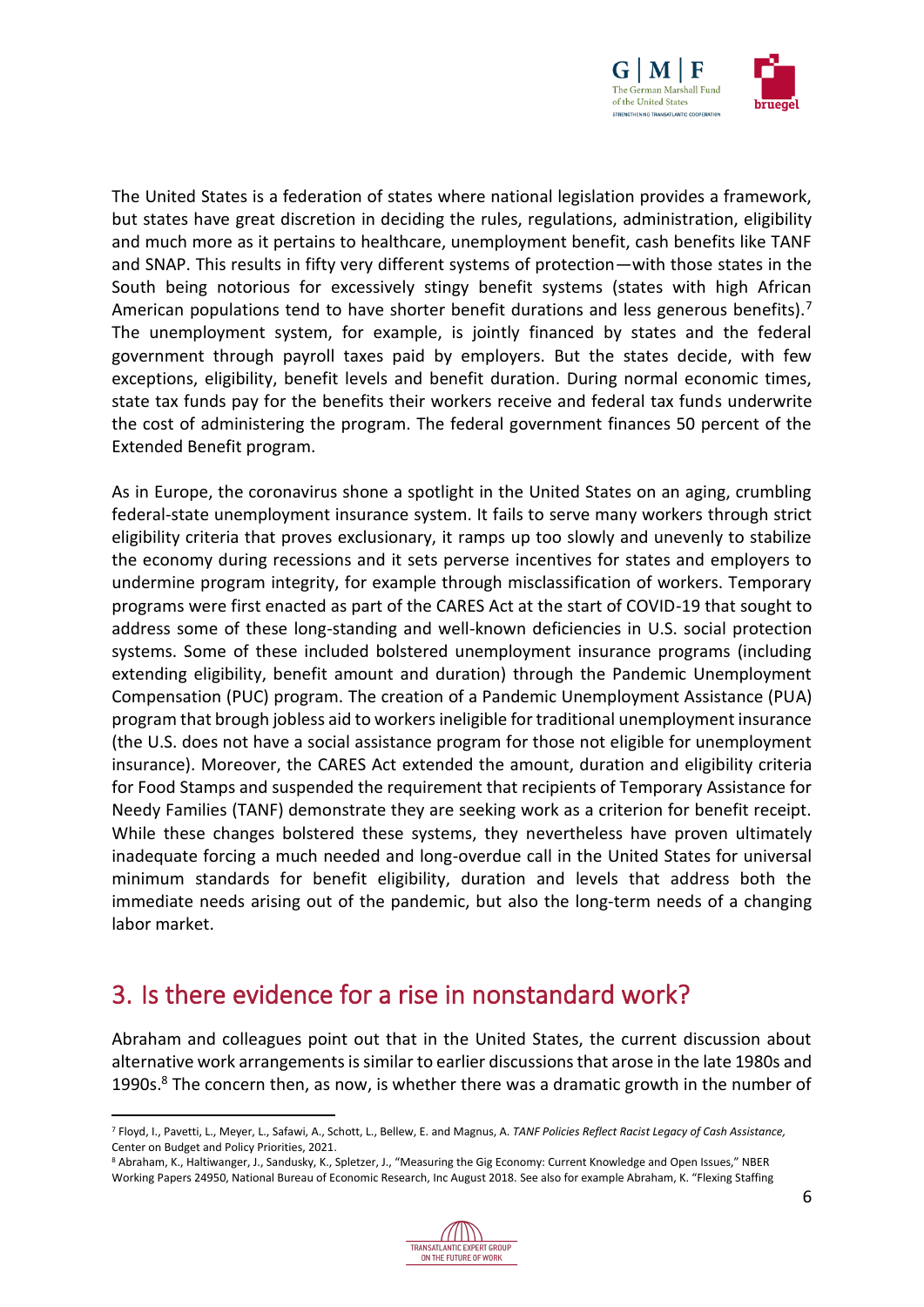

people working in jobs that were contingent or precarious, defined as jobs where workers no longer had a connection to a particular business, but were employed to complete a specific task for an agreed to period of time. "The recent resurgence of interest in non-traditional work arrangements reflects the perception that new technology, along with the restructuring of business enterprises made possible by this technology, is producing an accelerated pace of change in the organization of work that is having important effects on both workers and firms."<sup>9</sup>

But how much are changes in the labor market indicative of a larger trend in the rise in nonstandard work today? One of the biggest challenges to answering this question rests with national data sources in the United States that are not consistent—at times conflicting—if not outright limited in what they can tell us about the nature and breadth of nonstandard work.<sup>10</sup> Different sources sometimes provide conflicting information on incidence and trends or differ in comprehensiveness of their measures. This is especially true as it pertains to understanding the size and significance in the United States of the platform economy, both locally and nationally. Moreover, another challenge is that there are different categories of workers, and these are not necessarily mutually exclusive, and, in some cases, a job might fall into more than one category. In addition, any one person may have multiple jobs and work under multiple arrangements. "The current system of economic measurement is designed for a world in which workers have a traditional employment relationship or operate a formal business."<sup>11</sup> Understanding the breadth is critical in determining whether a trend is indicative of a wider shift that needs to be addressed through policy change. Moreover, limited government data means it is difficult to understand the demographics of the workforce and the challenges different groups of people may face. And finally, any growth in nonstandard work matters for the measurement of economic activity.

In Europe, researchers face a similar set of data challenges. But in addition to these, the institutional arrangements as well as the prevalence of nonstandard work varies across countries and makes it difficult to make comparisons and reliable generalizations. That all being said, below is a brief review of what the available evidence suggests on changes in employment relationships.



Arrangements and Employers' Short-term Adjustment Strategies," in R.A. Hart, ed., *Employment, Unemployment and Labour Utilization,*  London: Unwin Hyman, 288-311, 1988; Abraham, K. "Restructuring the Employment Relationship: The Growth of Market-Mediated Work Arrangements," in K.G. Abraham and R.B. McKersie, eds., *New Developments in the Labor Market: Toward an Institutional Paradigm,*  Cambridge, MA: MIT Press, 85-119, 1990; Baker, K. and Christensen, K. *Contingent Work: American Employment Relations in Transition,*  Ithaca, New York: Cornell University Press, 1998.

<sup>9</sup>Abraham, K., Haltiwanger, J., Sandusky, K., Spletzer, J., "Measuring the Gig Economy: Current Knowledge and Open Issues," 2018: p. 1. <sup>10</sup> Non-employee work may not be fully captured in existing data sources. Each month, for example, the Current Population Survey (CPS) collects information from households about work that done for pay or profit. Like the questions asked on other household surveys, the CPS employment questions may not always cue respondents to report work outside of a conventional job or business and are not designed to probe the nature of the arrangements under which work occurs. Further, they focus primarily on the main job a person holds, with a more limited set of questions asked about additional work activity. Other surveys collect information from businesses on the number of people they employ and the hours those employees work, but do not attempt to measure the labor input of people who are not on those businesses' payrolls. Ibid., p. 2-3. The consensus panel of National Academies of Sciences, Engineering, and Medicine recently recommended major revisions to Contingent Worker Supplement (CWS) of Current Population Survey to address these problems and gaps.

 $11$  Ibid., p. 2.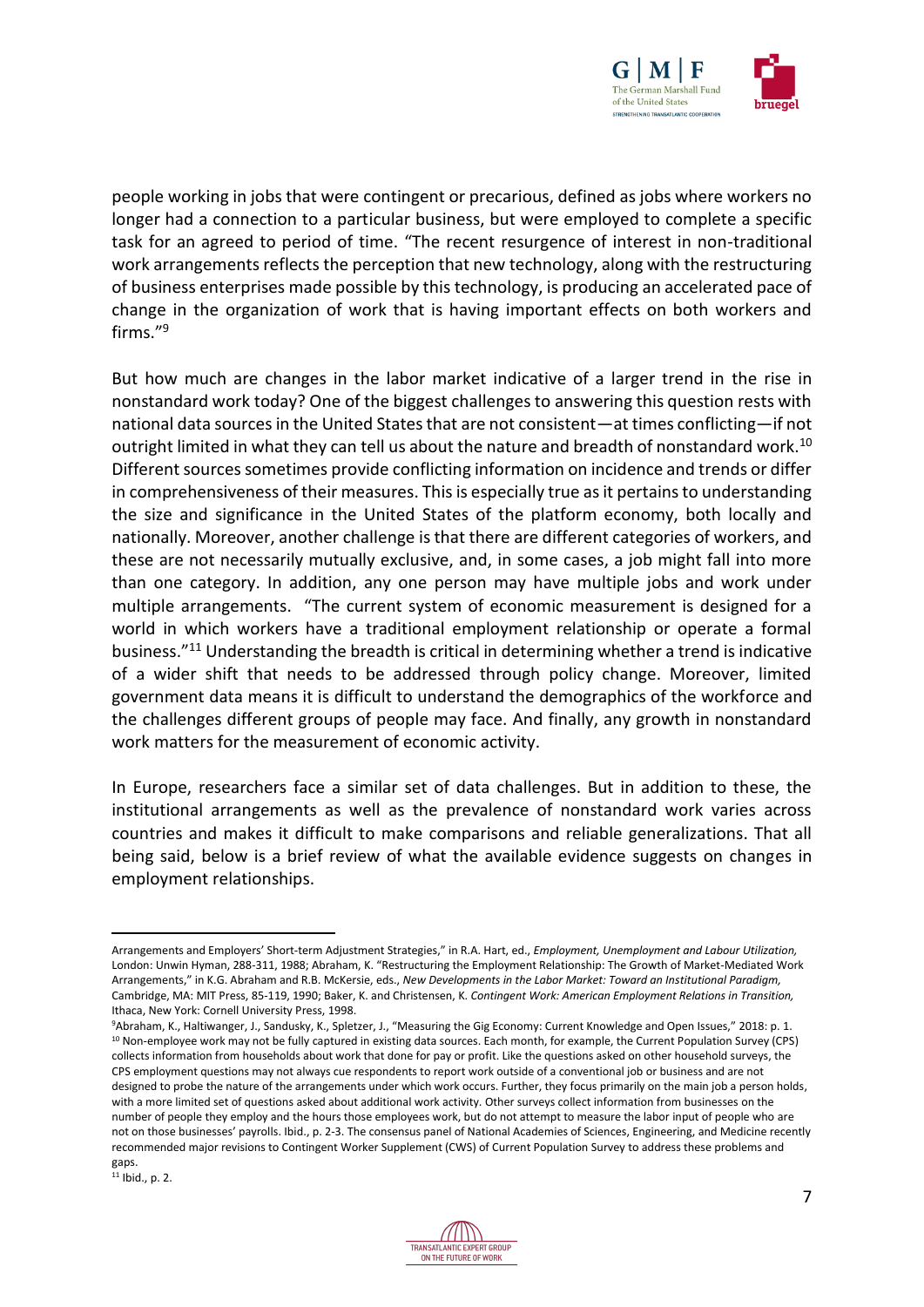

## <span id="page-7-0"></span>4. Standard employment relationship

Despite ongoing changes in the U.S. labor market, standard employment still accounts for the largest share of work in the labor market. These are jobs where a worker is paid a wage or salary, receives a paycheck issued by the organization or company for which work is performed and has a regular, predetermined work scheduled with predictable hours and earnings.<sup>12</sup> This means that those working who receive a wage or salary in the U.S. are covered by unemployment insurance, workers compensation, the Fair Labor Standards Act, and other labor market laws and regulations that are applicable to employees but generally not those who are in nonstandard work arrangements.<sup>13</sup>

In the European context, legally defined contract types governing standard versus nonstandard work are of crucial importance. Social protection is affected by factors such as the legal definition of type of contract, social insurance coverage, remuneration/contributions, and the duration of employment. Employees who have a standard work relationship represents roughly 60 percent of the workforce in Europe.<sup>14</sup>

## <span id="page-7-1"></span>5. Nonstandard employment relationship

In Europe there are five main types of nonstandard work that include fixed-term contracts, temporary agency work, solo self-employment, platform-based work, and (marginal) parttime. While recent legislation has extended access to social protection to groups previously not protected, some forms of nonstandard workers and self-employed still face some gaps in social protection. But as with contradicting findings that have emerged from an analysis of different sources of data in the United States, so too have contradictory findings emerged from different sources of data in Europe. Analysis of the Labor Force Survey suggests that nonstandard work and self-employment made up 41 percent of the EU-27 workforce in 2019.<sup>15</sup> But analysis from the OECD suggests that about 22 percent of all workers in Europe are employed in nonstandard employment. Significantly, more than two-thirds of those who became unemployed were in nonstandard employment prior to their unemployment.<sup>16</sup> The truth may lie somewhere in between, but nevertheless in Europe these numbers represent a non-negligible part of the labor market.



 $12$  This construct has been used by the Bureau of Labor Statistics (BLS) as the basis of its definition of contingent work. In the published BLS statistics from the Contingent Worker Supplement to the Current Population Survey (CPS), a contingent worker is anyone for whom no implicit or explicit contract for a continuing work relationship exists. Polivka, A. "Contingent and alternative work arrangements, defined," *Monthly Labor Review*, October 3-9, 1996.

<sup>&</sup>lt;sup>13</sup> Abraham and colleagues point out that the application of these laws and regulations to the owners of incorporated businesses who pay themselves a wage or salary is complicated, but in many states business owners are permitted to opt in to coverage under the employment insurance and workers compensation systems. Abraham, K., Haltiwanger, J., Sandusky, K., Spletzer, J., "Measuring the Gig Economy: Current Knowledge and Open Issues," 2018.

<sup>&</sup>lt;sup>14</sup> European Union, "Social Protection in the EU: State of play, challenges and options," 2018.

<sup>15</sup> European Commission, *Access to social protection for all forms of employment, p.9, 2018.*

<sup>16</sup> OECD Employment Outlook 2020.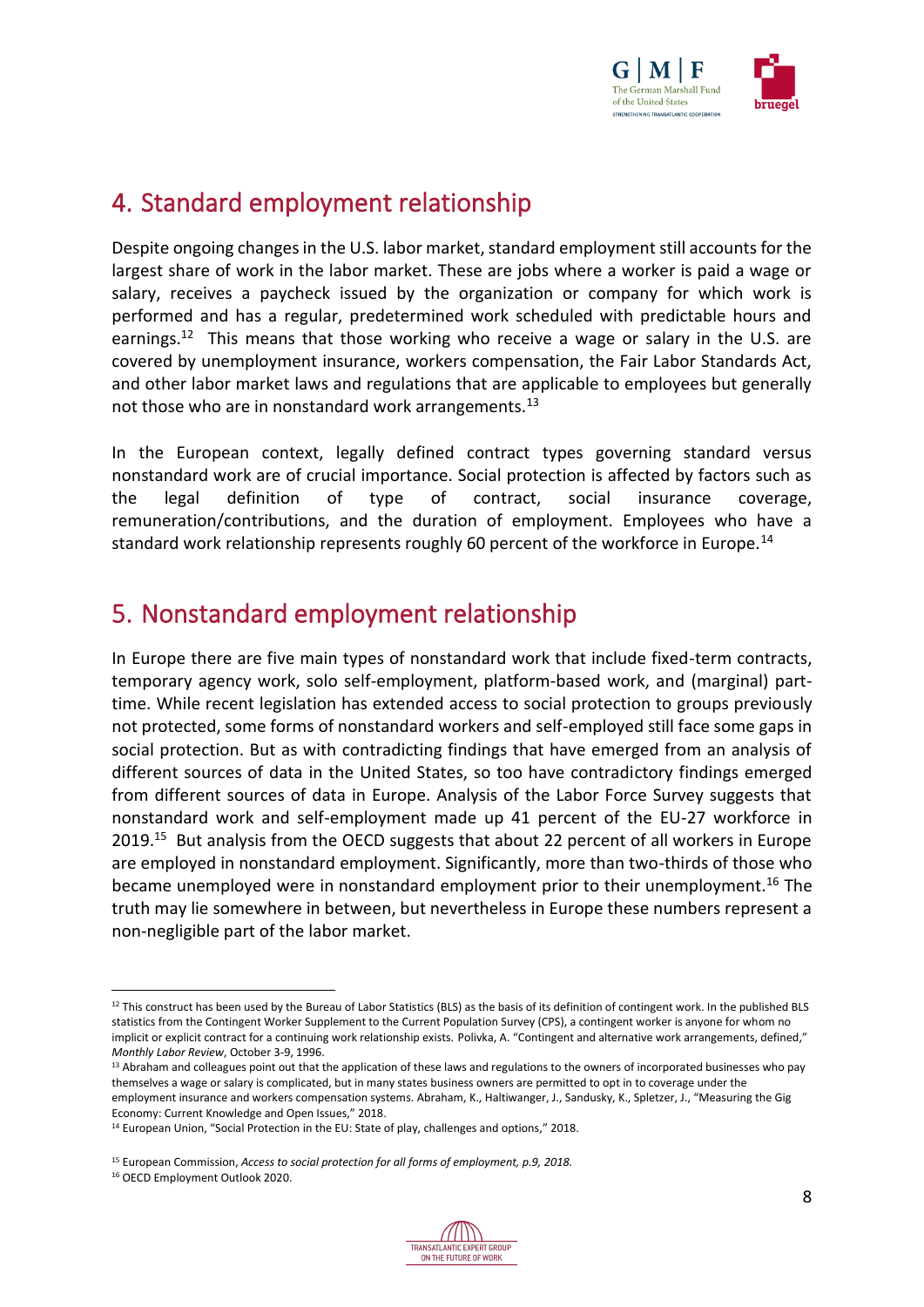

#### <span id="page-8-0"></span>5.1. Independent contractors

In the United States, workers who work on a contractual basis are defined as those who are not W-2 employees (they are '1099 workers') but who also do not own a business or have significant capital investment. Important here is that in the United States most online platform workers (also referred to as 'gig' workers) are considered independent contractors. In the United States, recent estimates suggest a range from seven to 15 percent of those employed are independent contractors. That said, the findings are contradictory. Analysis of U.S. tax data suggest significant growth, but not in government surveys. Evidence from tax data and special household surveys indicate that main government household surveys (Contingent Worker Supplement, Current Population Survey) significantly understate prevalence of independent contracting. They miss non-employee informal work. They are prone to coding workers who are employed by an organization but who are not W-2 employees. And crucially, they miss a lot, or they do not measure at all, independent contracting on secondary jobs. This is a heterogeneous group that includes a range of workers—from those in professional positions to those engaged in low-wage work who are disadvantaged in the labor market, with evidence suggesting that there is more growth in contractual work among disadvantaged workers in recent years.<sup>17</sup>

Platform work, as defined in government surveys, is work obtained through an online platform or mobile device and where the payment for the work or task performed is mediated by the platform company. Again, a challenge in understanding the trend is the limitation in data sources. But what the data does suggest is that the incidence of platform work is small but rapidly growing. Recent estimates suggests that between 1 and 3 percent of the U.S. workforce work for online platforms in the week prior. The incidence was higher among younger workers and African American men and women. Analysis of national datasets suggest that platform work is often intermittent and used to supplement income, for example during a spell of unemployment.<sup>18</sup> But smaller studies suggest that the ability of the platform companies to provide their services depends on a smaller number of people who work full time (or more) and depend on that work as their primary source of income. For example, in a study of delivery and ride-hailing work in San Francisco, which was specifically designed to obtain a representative sample of the work being done in the city, more than 50 percent of the delivery workers in the sample worked more than 40 hours a week, with 28 percent working more than 50 hours a week. Some 76 percent of respondents said that platform work accounted for more than half of their monthly income, with 50 percent saying it was their only source of income.<sup>19</sup> A study of Seattle ride-hailing drivers found that a third of drivers account for 55 percent of all trips, and nearly three-fourths rely on driving as their sole source

<sup>19</sup> Brenner, C., Johansson, E., Feng, K., Witt, H. *On-demand and on-the-edge: Ride hailing and Delivery workers in San Francisco*, Institute for Social Transformation, U.C. Santa Cruz, 2020.



<sup>17</sup> Abraham, K. and Houseman, S., *What Do We Know about Alternative Work Arrangements in the United States? A Synthesis of Research Evidence from Household Surveys, Employer Surveys, and Administrative Data,* U.S. Department of Labor, 2021. <sup>18</sup> Ibid.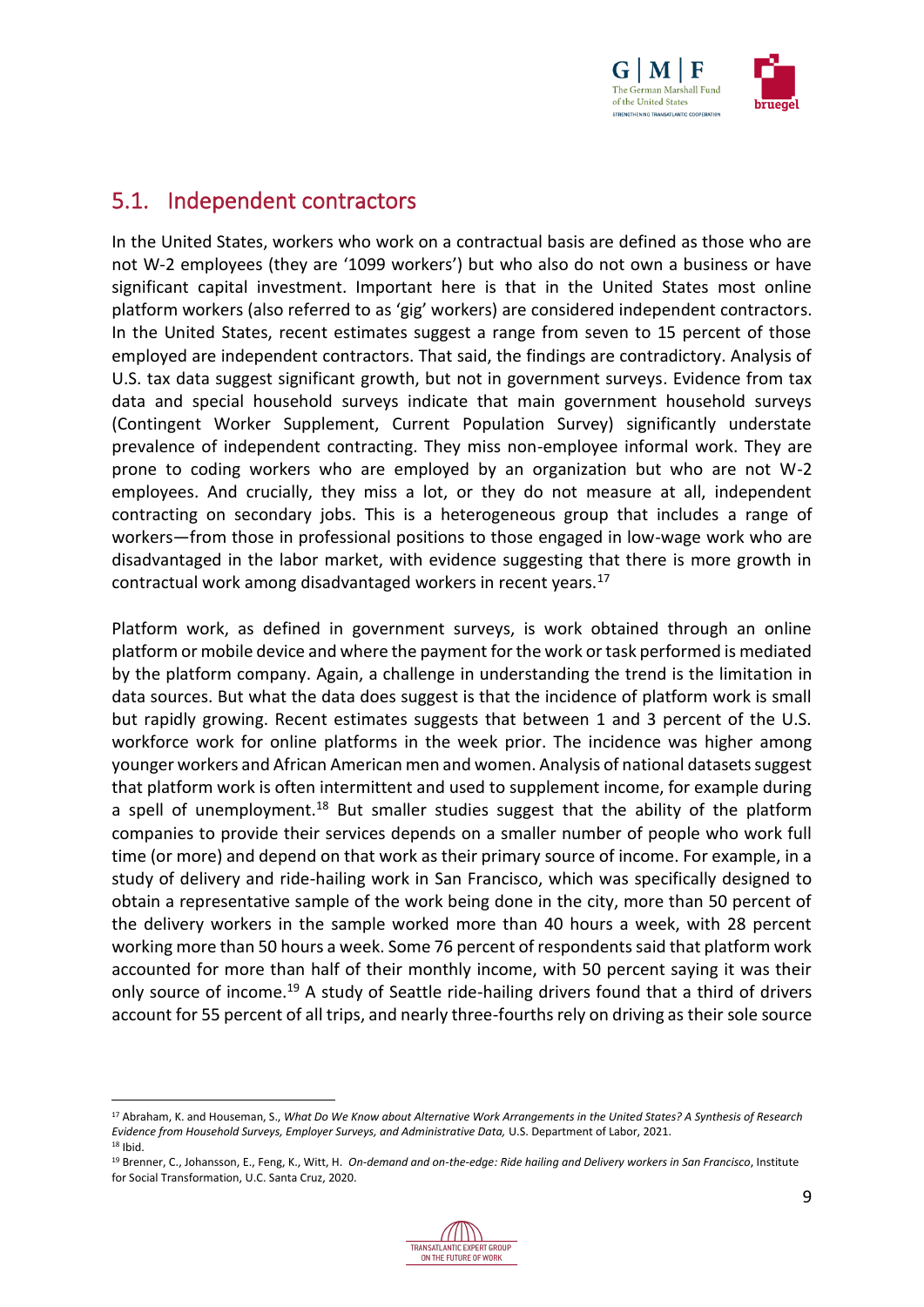

of income.<sup>20</sup> It was concluded that the platform companies could not provide the services they provide without this core full-time workforce.

In Europe, there are data issues with this category which can be considered as a category of self-employment. One to two percent are employed with platform work as their main income source. However, as many as 10 percent have at some point in time worked for a platform.<sup>21</sup> These findings suggests that this type of work appears to be a source of temporary employment for a certain group but a main source of employment for a few. Young people, those who are seeking temporary income and those who are seeking to bolster their income through a second job who can be both low- and high-skilled are those most likely to work for the platform economy. The legal concerns are in the definition of the type of contract which opens the window for use of legal grey zones that build on the current diverse definitions of employment and self-employment at the national level.

#### <span id="page-9-0"></span>5.2. Contract company workers

Contract company employees can include temporary agency workers.<sup>22</sup> A direct-hire temporary worker is someone who is employed for a limited term. Direct hire temporary workers include seasonal employees such as lifeguards for the summer or salesclerks hired for the winter holiday season. An alternative to using workers hired directly onto a firm's payroll is to use contract company workers on either a short- or long-term basis. Temporary help agencies supply labor to businesses with intermittent, seasonal, or other temporary demands for labor; professional employer organizations (PEO) provide workers or services on a more permanent basis; and other contract firms may provide services on either a short- or long-term basis. Individuals in these arrangements are employees, but the firm on whose behalf work is being performed (the client) is a different entity than the firm issuing the worker's paycheck (the temp agency, the PEO or other contract firm). Recent estimates in the United States suggest that 1.6 percent to 2.0 percent of wage and salary workers work in this capacity which is ultimately a small subset of all contract work. The Incidence is higher among older, minority, and low-educated workers.<sup>23</sup> Business-to-business contracting is where a company outsources work to another company. There is some evidence that it has grown in recent years in the United States, but this is not well measured. The challenge is that outsourcing of work may be a mechanism to lower compensation. That in fact outsourcing

<sup>23</sup> Abraham, K. and Houseman, S., *What Do We Know about Alternative Work Arrangements in the United States? A Synthesis of Research Evidence from Household Surveys, Employer Surveys, and Administrative Data,* 2021.



<sup>20</sup> Parrott, J. and Reich, M., *A Minimum Compensation Standard for Seattle TNC Drivers,* The New School, Center for New York City Affairs, 2020.

<sup>&</sup>lt;sup>21</sup> Eurofound, Labour market change: Trends and policy approaches towards flexibilisation, Challenges and prospects in the EU series, Publications Office of the European Union, Luxembourg, 2020.

 $^{22}$  This characteristic is associated with what is referred to as fissuring in the labor market that has been identified by some scholars as having weakened the opportunities and protections for workers who previously would have been employed directly by the firm for which they provide services but now are employed by a different company. See Weil, D. *The Fissured Workplace,* Cambridge MA: Harvard University Press, 2014.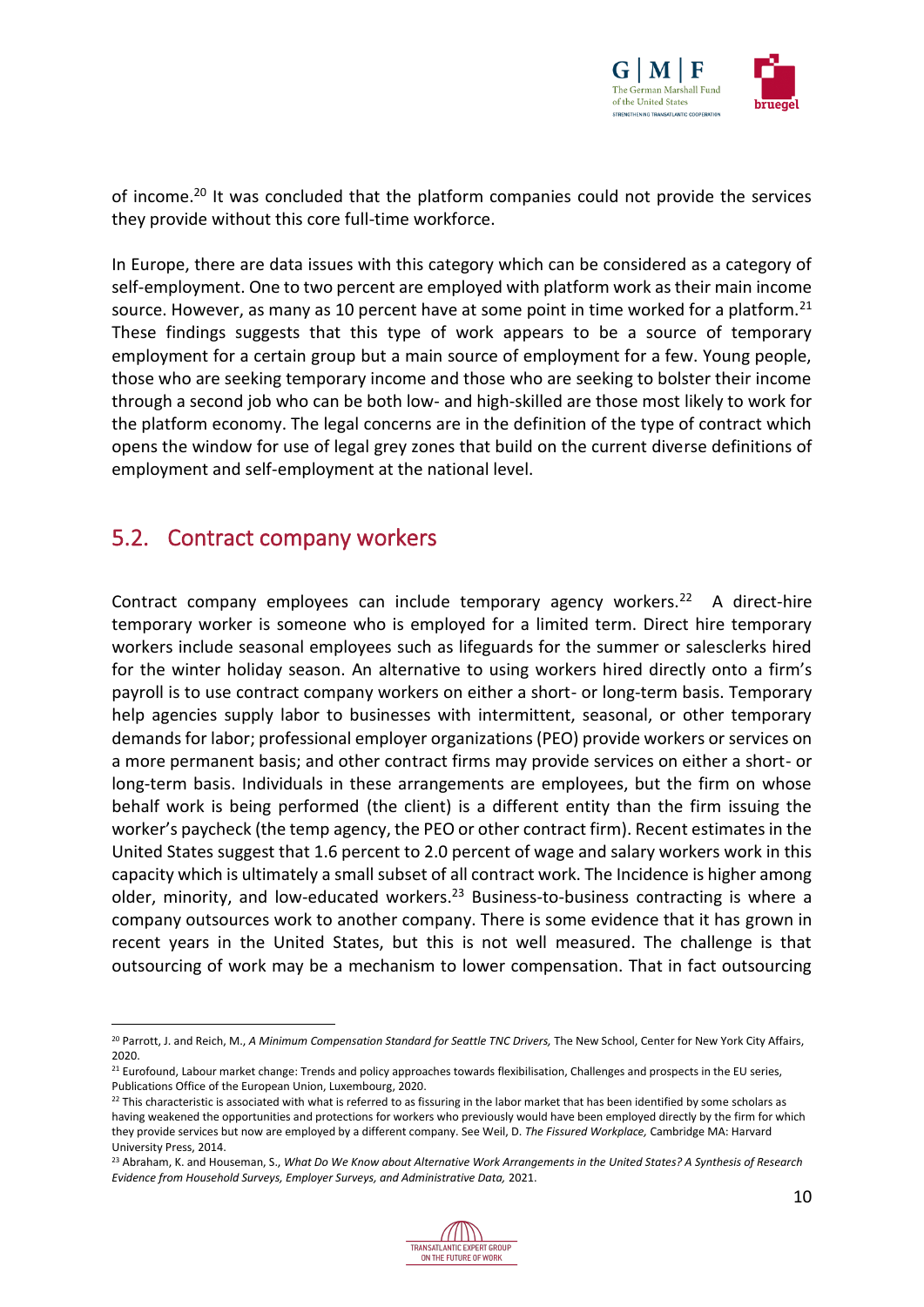

may be used by firms to avoid employment and labor regulations and lower legal liability for workers in the U.S. $24$ 

In Europe, short-term contracts are referred to as fixed-term contracts and can include temporary agency help. There are significant differences across countries and the business cycle as to the use of fixed-term contracts but in the EU, the average is about 12 to 13 percent of workers are on fixed-term contracts. Younger individuals (15-24 years of age) make up a significantly higher proportion of people in this type of contract (46 percent) and consist of youth who are first entering the labor market both without education and training as well as those with university degrees. Fixed-term contract work in Europe therefore runs the gamut from positions requiring highly skilled to those requiring low-skilled workers. Moreover, temporary work can act as an important steppingstone into the regular labor market. But there is also a high proportion of cases in which individuals find themselves in repeated spells or a succession of short-term contracts with little chance of obtaining permanent employment contracts. But if these short-term contracts are linked to vocational training, there is a greater chance of the work serving a steppingstone function to permanent employment.

There are major differences in the scope of temporary agency work across countries and business cycles in Europe. That said, temporary agency work comprises of 8 percent who are full-time and 4 percent of the European workforce who are part-time temporary employees.<sup>25</sup> The main groups who participate in this type of employment are primarily blue-collar and low- to medium-skilled workers. Temporary agency work is typically found in the service sector and manufacturing. In Europe, the main factors evident in this category are a lower degree of employment protection in relation to regular and fixed-term workers and differences in collective agreements and business policies regarding the outsourcing of certain tasks especially in the context of deregulation of temporary agency work which has enabled companies to take on temporary agency help for longer periods of time. There is a high incidence of recurrent spells of unemployment for this category of work. Moreover, as we saw with COVID-19, in times of economic downturn, it is temporary employment which is at a higher risk of being immediately eliminated. In the end, this category takes on a large share of the flexibility in the labor market. Efforts are also being made in this industry to improve agency workers' access to social protection.

#### <span id="page-10-0"></span>5.3. Unpredictable work schedules

On-call workers and other direct-hire workers with varying schedules also appear on the payroll of the firm where they are employed, but their hours change depending on the needs of the firm and there may be days or weeks when they do not work at all (for example, waitstaff in the restaurant industry).

<sup>&</sup>lt;sup>25</sup> Milotay, N., Social protection in the EU: State of play, challenges and options, European Parliamentary Research Service, 2018.



 $24$  Ihid.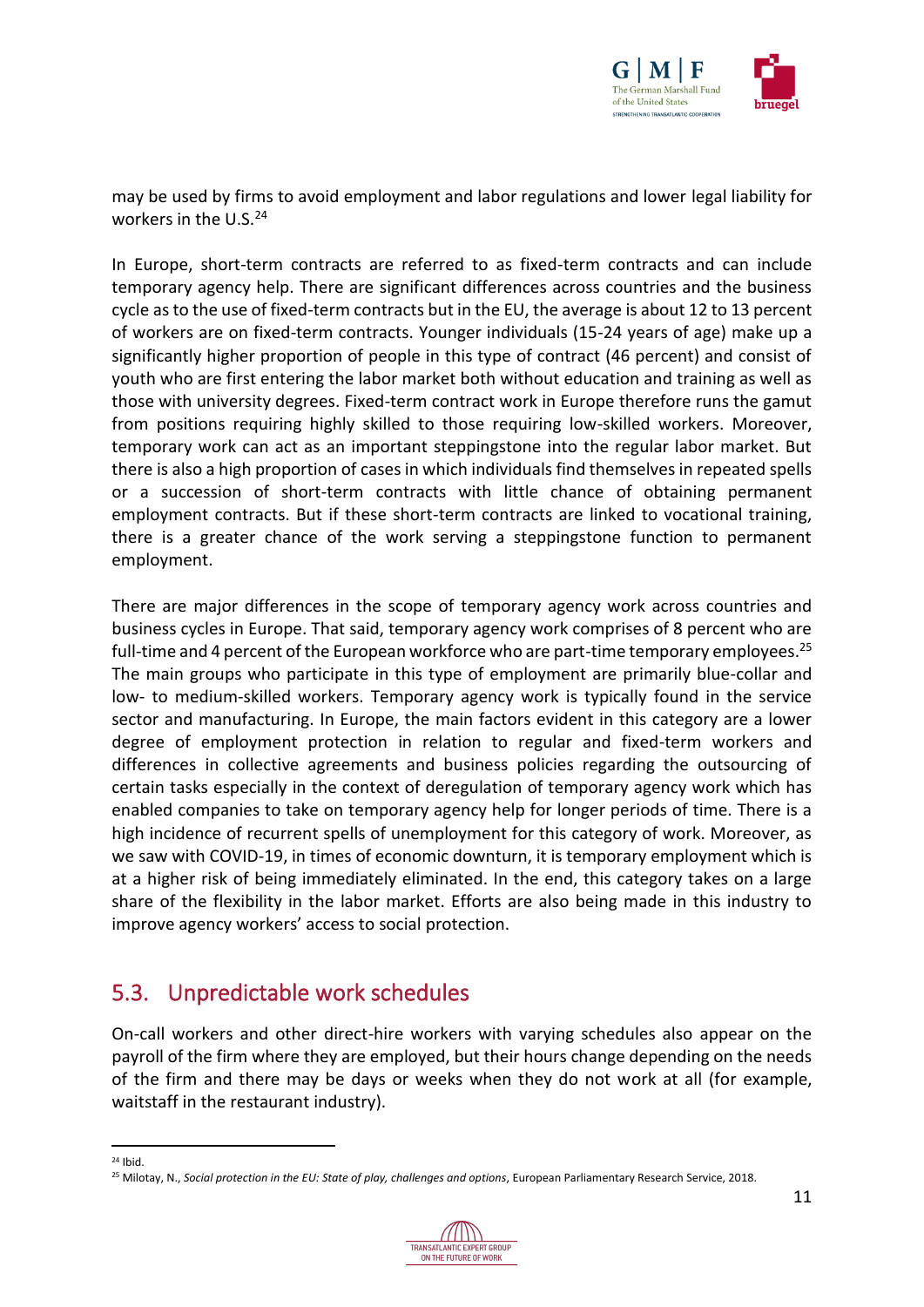

People with unpredictable work schedules include those performing on-call work and those who receive short notice of their work schedules (i.e., less than 1 week). In the narrowest measure, on-call workers have no guaranteed hours and comprise of 0.8 percent of wage and salary workers in the United States. In the United States, those workers who received their work schedule less than a week out range from 5.3 percent to 9.3 percent of wage and salary workers. There is a higher incidence among older, minority, and low-educated workers who are in these jobs. It is well documented that this group of workers suffer especially adverse health effects of unpredictable schedules—e.g., conflict, stress, and sleep problems.<sup>26</sup>

#### <span id="page-11-0"></span>5.4. Self-employed

There is considerable diversity among the various categories of self-employment. The selfemployed include business owners who may have a well-established clientele and a relatively predictable flow of work. In the United States, such businesses may be incorporated, organized as partnerships or operate as unincorporated sole proprietorships. But the selfemployed also include independent contractors or freelancers who earn money by performing one-off tasks for which they are paid an agreed sum. Such workers may not be able to count on steady work and their hours and earnings may be volatile. In the U.S. Current Population Survey (CPS) and other household surveys the percentage of the workforce that is self-employed has shown no upward trend and in fact has been drifting downwards since at least the mid-1990s. But this could be due to misclassification of workers in the household surveys.<sup>27</sup> In contrast, administrative data derived from tax filings suggests that selfemployment is growing.<sup>28</sup>

In Europe, the self-employed averages about 10 percent of the workforce. Self-employed is a diverse group covering high-, medium- and low-skilled workers. Also diverse in terms of renumeration and economic development. Coverage by social insurance is more limited in many countries given that only a few countries provide mandatory unemployment insurance or voluntary unemployment insurance for the self-employed. This also has long lasting consequences like low public pension claims or if you are in a vulnerable type of selfemployment those workers cannot accumulate a significant amount of private savings if this is done for a prolonged period of time. This causes volatility which has triggered some national reforms notably to improve social protection coverage of the self-employed, in the context of the 2019 Council recommendation on access to social protection.

<sup>27</sup> Abraham, K., Haltiwanger, J., Sandusky, K., Spletzer, J., "Measuring the Gig Economy: Current Knowledge and Open Issues," 2018. <sup>28</sup> Katz, L. and Kruegar, A. "The Rise and Nature of Alternative Work Arrangements in the United States, 1995–2015", NBER Working Paper 22667, 2016.



<sup>&</sup>lt;sup>26</sup>Some efforts have been made to address the lack of protection for on-call work through legislation. For example, eight states and Washington, DC require that workers who must report to work but are sent home be compensated. Several cities and Oregon regulate work scheduling practices, including typically good faith estimate of schedule 2 weeks in advance. In Europe, the 2019 directive on transparent and predictable working conditions established rules aiming to improve working conditions by promoting more transparent and predictable employment while ensuring labor market adaptability. This includes some provisions specifically targeted at improving the working conditions of on-call workers and at improving the predictability of work.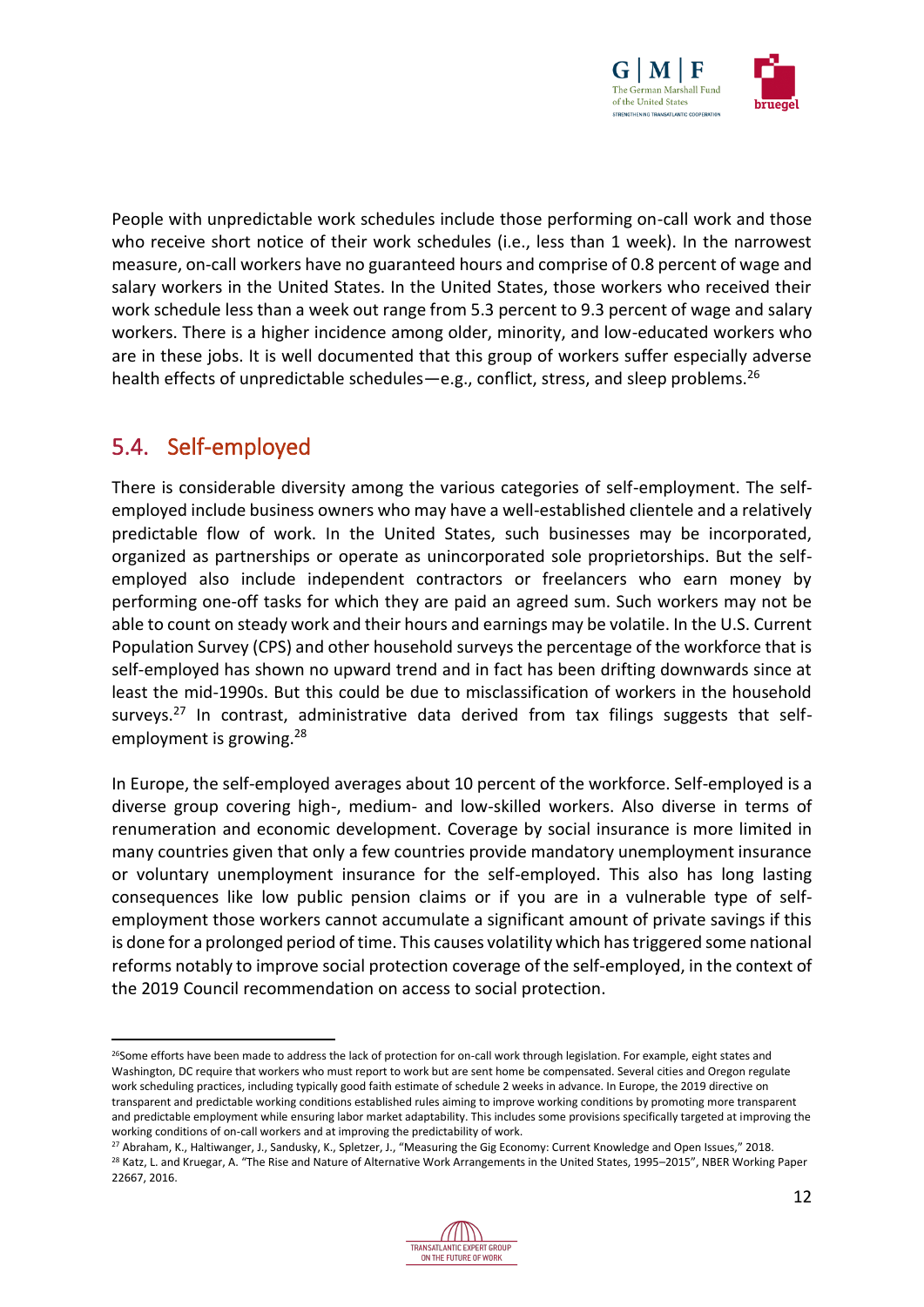

## <span id="page-12-0"></span>5.5. (Marginal) part time work

In Europe part-time work is considered nonstandard. But there is a wide variation in scope of part-time work. In the EU, 18 percent of the workforce is on average part-time, comprising primarily of women who are also mothers (29 percent female/ 8 percent male). Part-time work is considered the least precarious type of work within the nonstandard work category except for marginal part-time work that has low weekly hours, lacks full unemployment insurance, pension, and sickness rights because of specific exemptions. The challenge with marginal part-time work is the significant lack of or reduced level of benefit entitlements, e.g., unemployment benefits, low pension claims (especially for single parents or after a divorce). As we have seen during Covid-19, marginal part-time jobs have been shed much more quickly and in much greater numbers than regular part-time work or full-time work in an open-ended contract.<sup>29</sup>

## <span id="page-12-1"></span>6. Common challenges with nonstandard work

Without question, the standard employment relationship remains a significant share of the workforce in the U.S. and European labor market. But nonstandard work, while not a new phenomenon, nevertheless is as the data suggests increasing. This increase though varies greatly from country to country and depends on the type of nonstandard employment, as this paper illustrates. The challenge that nonstandard work poses for the U.S. and the EU is that so long as nations tie most (but not necessarily all) social protections to one's status in the labor market—the standard employment relationship remaining for many, but certainly not everyone, the 'gold standard' for protection—those who are in nonstandard employment relationships lack the social (and labor) protections that, in turn, undermine individuals' and families' immediate and long-term economic security.

Nonstandard employment can be a matter of choice—it may suit one's current schedule and lifestyle—or it can be a matter of necessity—if given the choice, one would not choose nonstandard employment, but is confronted with either doing a particular job or not working at all. For example, someone, like a student, pensioner or family member who wishes to supplement the "regular" wage or household income is different from the person whose income from a nonstandard/precarious/low-wage job is the main source of income for them and/or their family. Nonstandard work can be both a steppingstone and a frustrating dead end. Young workers, older workers, women, people with migrant/immigrant/refugee backgrounds, the low-wage worker and those who have previously experienced long-term unemployment are at risk of remaining in involuntary nonstandard work. But young people first entering the labor market may see it as a steppingstone to a permanent contract and

<sup>&</sup>lt;sup>29</sup> Monthly Labor Review, "Employment recovery in the wake of the COVID-19 pandemic", Bureau of Labor Statistics, December 2020; Congressional Research Service, "Unemployment Rates During the COVID-19 Pandemic", August 2021; *OECD Employment Outlook 2021: Navigating the COVID-19 Crisis and Recovery*, Paris: OECD.

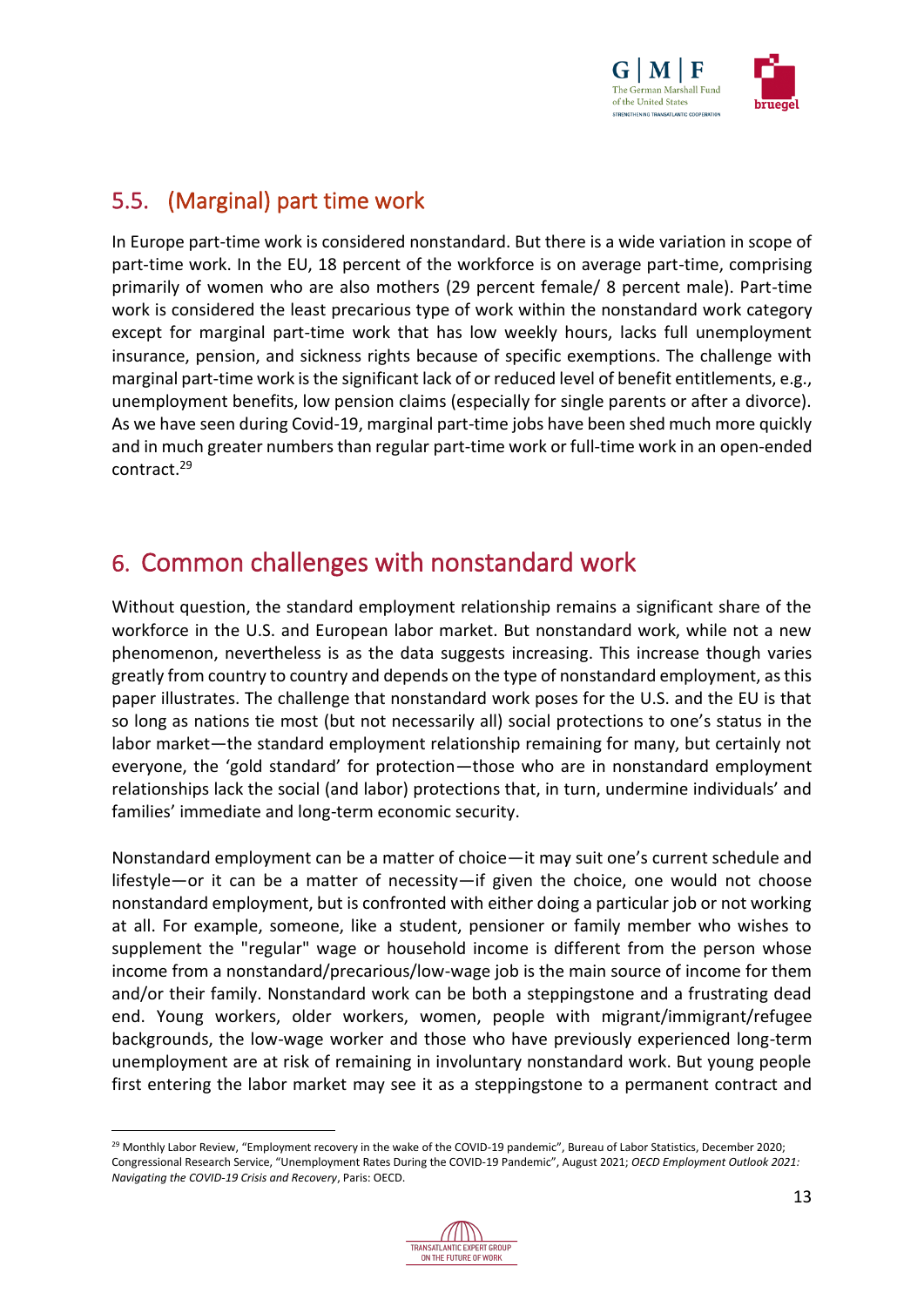

therefore willingly choose employment in a nonstandard job. Nonstandard work may also be a useful short-term tool to help (re)integrate individuals into the labor market.

In fact, one argument often heard is that the main appeal of, for example, online platform work is the flexibility—both to the worker and the employer. For the worker, it allows them to set their own hours and work part-time to earn money on the side. Hurst and Pugsley argue that self-employed workers enjoy substantial non-monetary benefits such as being their own boss, being able to set their own schedule and they appreciate the flexibility to better match their skills to work projects.<sup>30</sup> Yet while the increased opportunities for flexible work could be a benefit for both workers and employers, it could have other ramifications too. First, the evidence suggests that increasingly many [New Yorkers] seem to reply on app-based jobs to make ends meet. $31$  That in fact, the idea of part-time, supplemental, schedule-your-ownhours is increasingly replaced by those who rely on this type of work as full-time. Indeed, some of those performing 'gig work' are not doing so by 'choice'.

But what is less explored is whether one chooses to voluntarily go without adequate social protection, whatever the job may be. And here the problem is two-fold. On the one hand, it is a question of the 'motivations' of employers for hiring nonstandard workers (or advocating for its use or crafting regulations that incentivize a move towards nonstandard employment). The motivations may well be that nonstandard work means lowering the firm's financial compensation for work done, avoiding more costly labor regulation and costs for occupational safety and health, avoiding employer-based wage or social-protection related benefits. For the employer, use of nonstandard forms of work allows them to adjust their labor costs easily to supply and demand swings. On the other hand, workers, whether doing work mediated by online platforms, or working on-call or in a fixed-term contract, lack the type of labor market participation and working hours that provide income security. The worker therefore incurs a double risk.<sup>32</sup> The worker can be dismissed if demand drops, and they cannot rely on the insurance function of the standard employment contract as the first line of defense against demand fluctuations because they are ineligible based on their status as nonstandard workers. They therefore have less access to some form of income replacement when demand for their work drops. Firms, on the other hand, have the dual advantage of avoiding social insurance payments and taxes while also not having to pay employees during down-times.<sup>33</sup>

This leads to the final challenge for the United States and for Europe: What is the implication of non-standard work over the long-term? What does voluntary or involuntary nonstandard employment mean for externalizing costs to society? If workers are not covered now, they will need coverage later, and these costs will not be borne by the employers but by the taxpayers. There is the issue of tax ramifications for the employers who avoid paying payroll

<sup>32</sup> OECD *The Future of Social Protection. What Works for Non-Standard Workers?,* OECD Publishing, Paris, 2018.  $33$  Ibid.



<sup>30</sup> Hurst, E. and Pugsley, B. "What Do Small Businesses Do?" *Brookings Papers on Economic Activity,* 73-118, 2011. <sup>31</sup>Figueroa, M., Guallpa, L., Wolf, A., Tsitouras, G., and Hernández, H. "Essential but Unprotected: App-based

Food Couriers in New York City" ILR Worker Institute, 2021.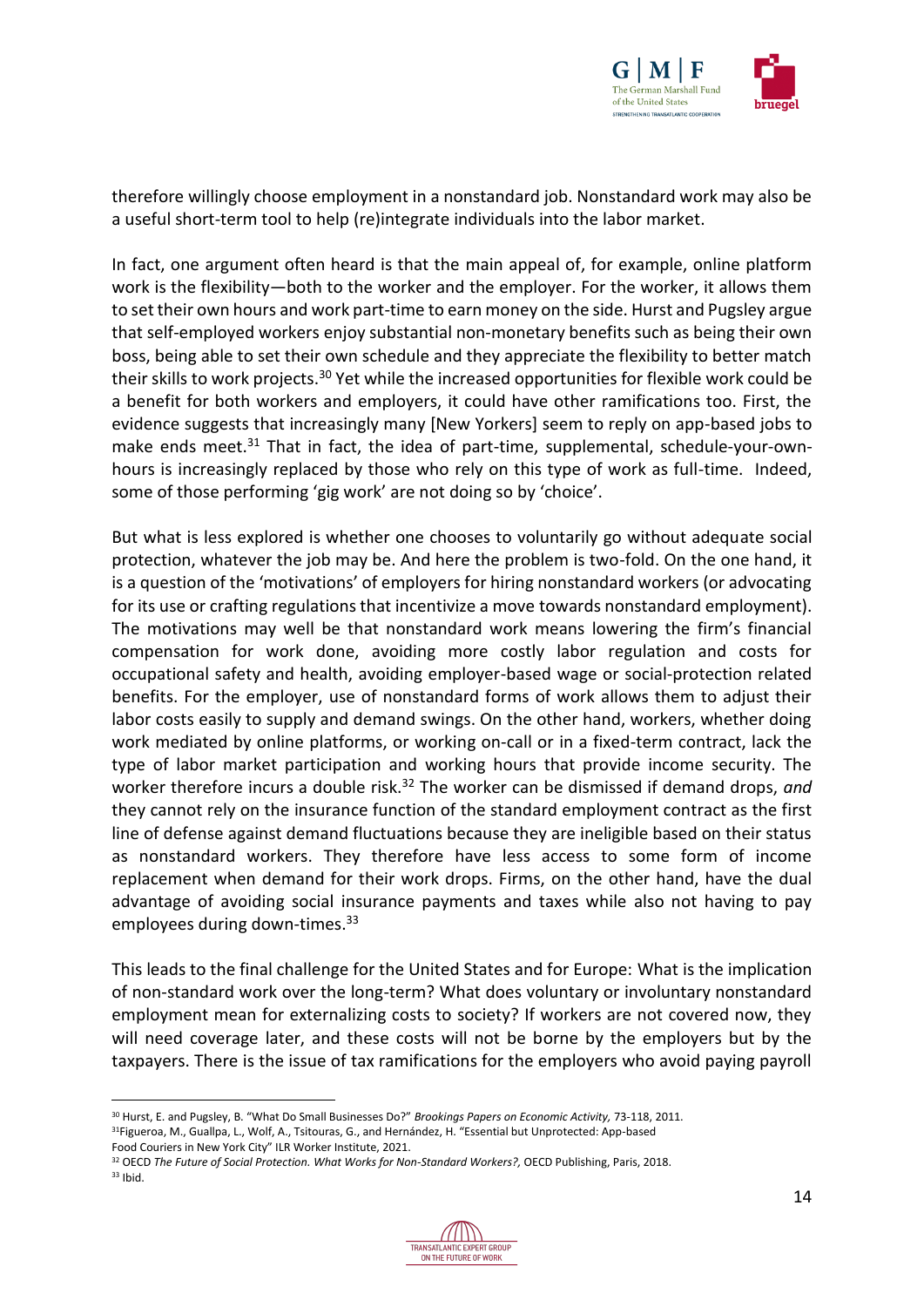

tax and contributions to national insurance systems. But there is also the issue of who pays for healthcare coverage, retirement plans, sick or caregiving leave when those are not provided through work? Those who rely periodically, principally or even exclusively on nonstandard work are decidedly less likely to have health insurance or to have a retirement plan and have hours and earnings that are substantially more variable and less predictable.<sup>34</sup> Most pension systems are built on the assumption that employment is linear and stable so the effect on future generations of nonstandard workers causes concern. There is therefore the risk that pension schemes which do not consider nonstandard employees will lead to increased poverty for retirees which in turn will result in the need for more supplementary benefits and income support from the state.

Moreover, what happens when protections like job-protected paid sick leave,<sup>35</sup> the guaranteed right to a workplace free from health and safety hazards, and in the U.S. possible access to employer-provided health care are absent? $36$  Or when, in the United States, as individual states enact progressive labor standards like statewide paid family leave or the expansion of paid sick days, those expansions include only the regular workforce, a sizable swath of the workforce will be excluded. These exclusions have cost implications both in the immediate and the long-term and not only for the individual worker, but their families as well. For example, evidence shows that money has a causal impact on children's outcomes. Children growing up in lower income households do less well than their peers on a range of wider outcomes, including measures of health and education. Poorer children have worse cognitive, social-behavioral and health outcomes in part because they are poorer, and not just because poverty is correlated with other household and parental characteristics.<sup>37</sup> Thus, an essential question is whose responsibility is it to bear these costs?

### <span id="page-14-0"></span>7. Conclusion

Europe and in the United States are confronted with the same challenge: to organize diverse forms of employment in a way that is suited to real economic conditions, while ensuring adequate security for workers in all forms of employment. Wage gaps and insufficient worker protections are persistent because of changes to job type and quality vis-à-vis the rise of nonstandard forms of employment. These are especially apparent when it comes to race, ethnicity, gender and immigration status. This has larger implications for the health and wellbeing of individuals and families across the United States and Europe. Given the changing

<sup>37</sup>Cooper, K. and Stewart, K. "Does money affect children's outcomes? An update," CASEpapers (203), Centre for Analysis of Social Exclusion, The London School of Economics and Political Science, London, UK, 2017.



<sup>34</sup> Jackson, E., Looney, A., Ramnath, S. "The Rise of Alternative Work Arrangements: Evidence and Implications for Tax Filing and Benefit Coverage," Office of Tax Analysis Working Paper 114. January 2017.

<sup>&</sup>lt;sup>35</sup> In the United States and on account of the Corona Virus, in 2020 Congress created a temporary Pandemic Unemployment Assistance program that extended unemployment benefits to those not eligible for unemployment insurance (independent contractors being one such category of workers).

<sup>&</sup>lt;sup>36</sup> In the United States, it is important to point out that healthcare is not a right (it is a right in that if a person goes to the hospital and does not have insurance, the hospital must nevertheless treat the person), and workplaces do not have to provide healthcare to their workers, no matter their status.